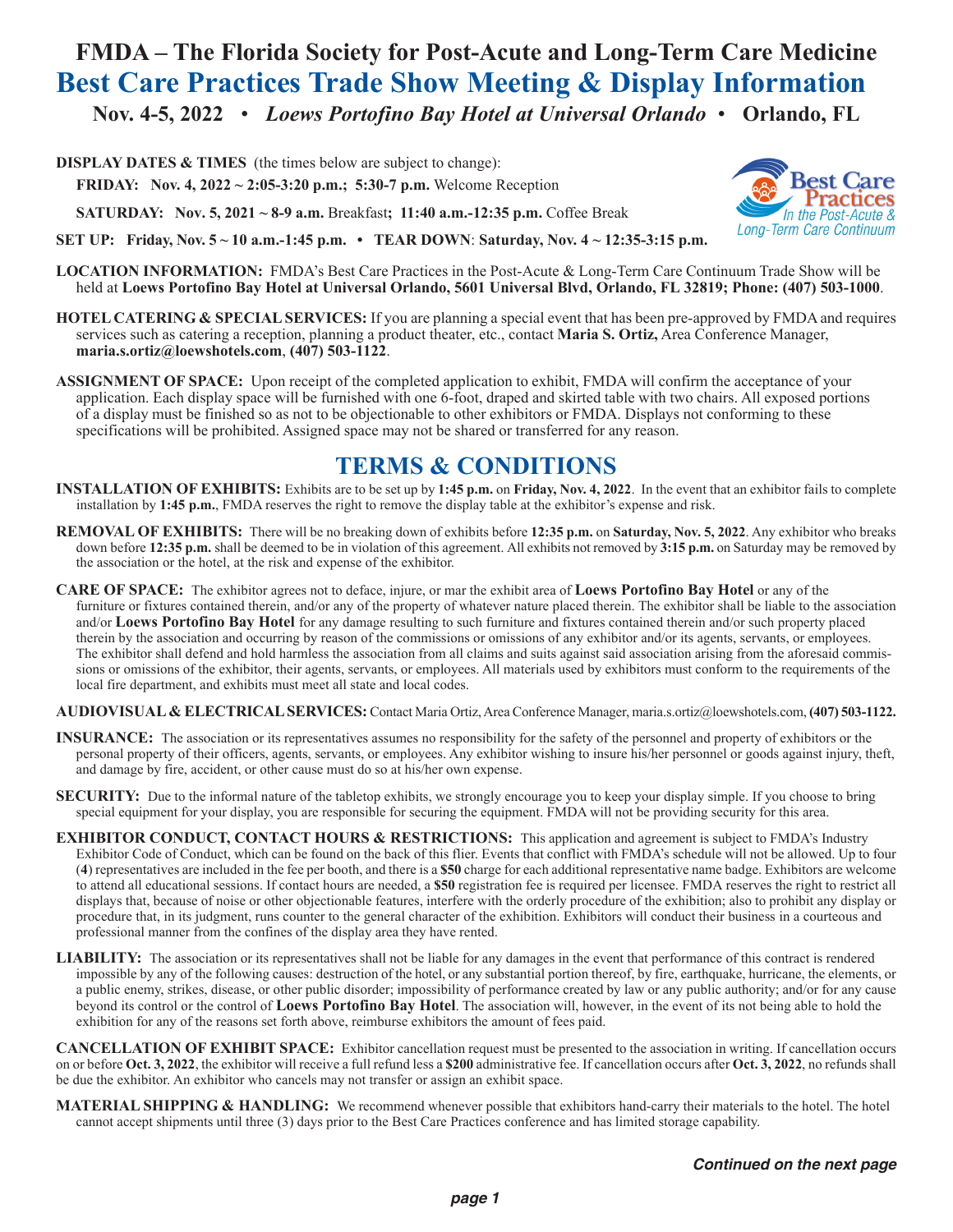When sending shipments to the hotel, please label them in the following manner:

**Hold for Arrival: FMDA's 31st Annual Conference: Best Care Practices Attention: Guest Name (Hold for Arrival) FedEx, UPS, or U.S. Post Office: Loews Portofino Bay Hotel, 5601 Universal Blvd, Orlando, FL 32819**

**HOTEL RESERVATIONS:** FMDA has reserved a block of rooms at **Loews Portofino Bay Hotel**. The group rate is **\$275** single/double occupancy; discounted self-parking (**\$15/day)** and valet parking (**\$23/day**) for all attendees; complimentary Wi-Fi service; and no daily resort fee.

To make a reservation, please call **Loews Reservation Center** at **(833) 243-4727**, and mention you are attending **FMDA – The Florida Society for PALTC Medicine / Best Care Practices** conference. To guarantee rate and room availability, you must make your reservations no later than **Oct. 10, 2022**. This special group rate will be applicable three (3) days prior to and three (3) days following the main program dates, subject to availability. You may also reserve your hotel room at **www.bestcarepractices.org/venue.html**.

# **APPLICATION to EXHIBIT**

 **FMDA's Best Care Practices Trade Show • Nov. 4-5, 2022 Loews Portofino Bay Hotel** *•* **Orlando, FL**

DATE: \_\_\_\_\_\_\_\_\_\_\_, 2022

Please reserve for our use, at FMDA's 31<sup>st</sup> Annual Trade Show, display space as requested below. We understand that our use of this space is subject to the conditions and terms outlined in this agreement, which, upon acceptance by **FMDA – The Florida Society for Post-Acute and Long-Term Care Medi-**

**\$1,495 Early-Bird Rate good until Aug. 31, 2022**

L

**cine**, shall become a binding, non-cancellable agreement between our organization and FMDA. **Each 6-foot tabletop display area costs \$1,995** if paid by **check** *or* by **credit card** (you are not required to have a PayPal account) at **www.fmda.org**. An exhibitor may not share any part of its booth with another vendor, whether or not it is a related company. Full refunds apply to vendors whose application to exhibit is not accepted. Once submitted, this application is not cancellable or contingent upon any funding approval. This application is not considered accepted unless it is signed by an authorized representative of FMDA.

**Print exactly as name should appear in the conference program and promotional material.**

| Organization Name: Contact Person: Contact Person:                                                                                                                                                                                                                                                                                                                                                                                                                                                                                                                                                                                                                                                                                                                                                                                                                                                                                                                                                                                                                                                                                                                                                                                                                                 |  |  |  |  |
|------------------------------------------------------------------------------------------------------------------------------------------------------------------------------------------------------------------------------------------------------------------------------------------------------------------------------------------------------------------------------------------------------------------------------------------------------------------------------------------------------------------------------------------------------------------------------------------------------------------------------------------------------------------------------------------------------------------------------------------------------------------------------------------------------------------------------------------------------------------------------------------------------------------------------------------------------------------------------------------------------------------------------------------------------------------------------------------------------------------------------------------------------------------------------------------------------------------------------------------------------------------------------------|--|--|--|--|
| Address: <u>The City:</u> City: City: City: State: ZIP:                                                                                                                                                                                                                                                                                                                                                                                                                                                                                                                                                                                                                                                                                                                                                                                                                                                                                                                                                                                                                                                                                                                                                                                                                            |  |  |  |  |
|                                                                                                                                                                                                                                                                                                                                                                                                                                                                                                                                                                                                                                                                                                                                                                                                                                                                                                                                                                                                                                                                                                                                                                                                                                                                                    |  |  |  |  |
| Booth representatives (up to 4 representative names badges included per booth, with a \$50 charge for each additional representative):                                                                                                                                                                                                                                                                                                                                                                                                                                                                                                                                                                                                                                                                                                                                                                                                                                                                                                                                                                                                                                                                                                                                             |  |  |  |  |
| $1.$ $2.$ $2.$                                                                                                                                                                                                                                                                                                                                                                                                                                                                                                                                                                                                                                                                                                                                                                                                                                                                                                                                                                                                                                                                                                                                                                                                                                                                     |  |  |  |  |
| $\frac{1}{2}$ . $\frac{1}{2}$ . $\frac{1}{2}$ . $\frac{1}{2}$ . $\frac{1}{2}$ . $\frac{1}{2}$ . $\frac{1}{2}$ . $\frac{1}{2}$ . $\frac{1}{2}$ . $\frac{1}{2}$ . $\frac{1}{2}$ . $\frac{1}{2}$ . $\frac{1}{2}$ . $\frac{1}{2}$ . $\frac{1}{2}$ . $\frac{1}{2}$ . $\frac{1}{2}$ . $\frac{1}{2}$ . $\frac{1$                                                                                                                                                                                                                                                                                                                                                                                                                                                                                                                                                                                                                                                                                                                                                                                                                                                                                                                                                                          |  |  |  |  |
| Description of Organization or Service: If you would like to be included in the onsite trade show material, please email a 50-word-<br>maximum description of your company, its products, and/or services to ian.cordes@fmda.org by Sept. 8, 2022.                                                                                                                                                                                                                                                                                                                                                                                                                                                                                                                                                                                                                                                                                                                                                                                                                                                                                                                                                                                                                                 |  |  |  |  |
| Get Involved! Join FMDA to network with LTC medical directors, attending physicians, pharmacists, PAs, and NPs. Distinguish<br>your company from the competition by becoming an Organizational Affiliate member in good standing of FMDA.<br>$\Box$ Yes! Organizational Affiliate annual member dues in the amount of \$325 are enclosed.<br>$\Box$ Yes! We want to reserve Sponsorship Opportunity D or E #, and/or Grande Sponsorship A / B / C .<br>Early-Bird Rate: The number of tabletop displays requested is _____. Early-bird display fees are \$1,495 per display, or \$1,395 for<br>Organizational Affiliate members (current through Nov. 30, 2022), for a total amount of \$<br>$\Box$<br>a. A check in the amount of \$ __________, to cover the exhibit fee, membership dues, and sponsorship(s) is enclosed, or<br>b. A credit card payment of \$___________, was made at www.bestcarepractices.org on _________(date). We are e-mailing/<br>faxing this completed and signed agreement directly to FMDA.<br>* Standard fee is \$1,995. Organizational Affiliate members receive \$100 member discount per tabletop display.<br>I have read the terms of this agreement and accept the stipulations as outlined, as the authorized representative of this company. |  |  |  |  |
| <b>Name:</b> Name: Name: Title: Title:<br>Signature:                                                                                                                                                                                                                                                                                                                                                                                                                                                                                                                                                                                                                                                                                                                                                                                                                                                                                                                                                                                                                                                                                                                                                                                                                               |  |  |  |  |
|                                                                                                                                                                                                                                                                                                                                                                                                                                                                                                                                                                                                                                                                                                                                                                                                                                                                                                                                                                                                                                                                                                                                                                                                                                                                                    |  |  |  |  |
| Make all payments payable to FMDA or Best Care Practices and return to:<br>FMDA - The Florida Society for Post-Acute and Long-Term Care Medicine<br>400 Executive Center Drive, Suite 208, West Palm Beach, FL 33401<br>Tel: (561) 689-6321 • Fax: (561) 689-6324 • Email: ian.cordes@fmda.org<br>FMDA is a not-for-profit $501(c)(3)$ corporation. Its federal tax identification number is 81-3438184.                                                                                                                                                                                                                                                                                                                                                                                                                                                                                                                                                                                                                                                                                                                                                                                                                                                                           |  |  |  |  |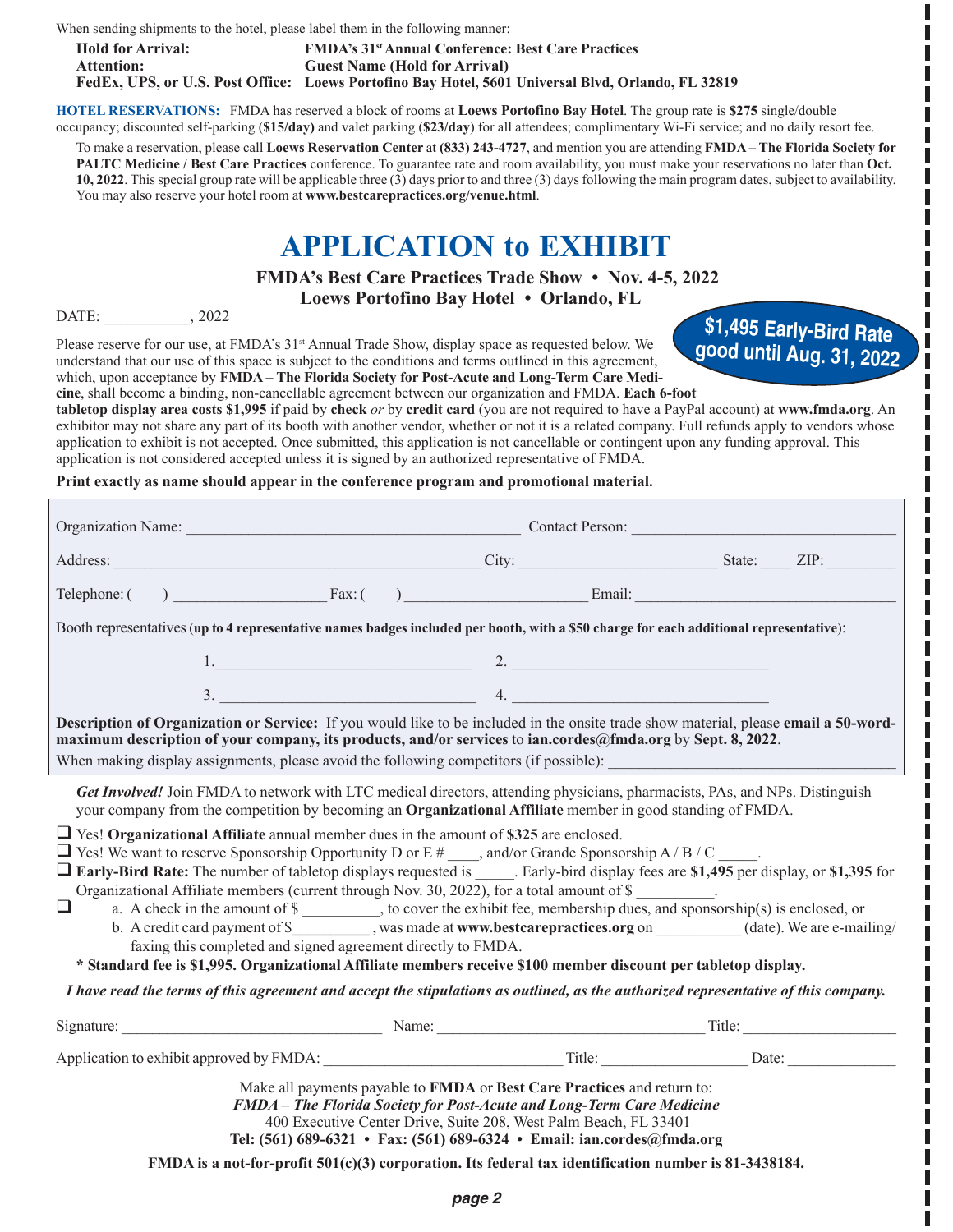## **Best Care Practices in the Post-Acute & Long-Term Care Continuum**



## **Sponsorship Opportunities**

**FMDA, NADONA, Florida Chapters of GAPNA, and FGS**



invite you to become a conference Grande Sponsor.

#### **A. Bronze Grande Sponsorship: \$5,000**

- 1. Annual FMDA membership dues for **Vendors & Organizational Affiliates**: **A \$325 value.**
- 2. One (1) 6-foot tabletop exhibit in preferred area of Annual Trade Show: **A \$1,995 value.**
- 3. Upgrade to a double-tabletop exhibit for only **\$1,250** (optional): **A \$745 value.**
- 4. Two (2) free, 1/4-page ads or the equivalent (must use within 18 months) in the award-winning *Progress Report* newsletter: **A \$570 value.**
- 5. Online recognition with your company's logo and website link at **www.bestcarepractices.org** until at least **October 2023**: **A \$500 value.**
- 6. Online recognition with your company's logo and website link at **www.fmda.org** until at least **October 2023**: **A \$500 value.**
- 7. Sponsor of a refreshment break during the conference: **A \$1,500 value.**
- 8. Special recognition in printed conference program, collateral material, website, onsite signage, mentioned in announcements, etc.: **Value = Priceless.**
- 9. High-profile recognition will appear in *Progress Report*, the award-winning statewide newsletter: **Value = Priceless.**
- 10. Ribbons highlighting your level of support for you and your staff.

#### *— These benefits total \$6,135, plus, plus.*

#### **B. Silver Grande Sponsorship: \$7,500 — All above benefits PLUS...**

- 1. Upgrade to a double-tabletop exhibit for only **\$1,000** (optional): **A \$995 value** (extra **\$250** more than "Bronze")**.**
- 2. Upgrade to two (2) free, 1/2-page ads or the equivalent (must use within 18 months) in the award-winning *Progress Report* newsletter: **A \$1,050 value** (additional **\$480** more than "Bronze")**.**
- 3. One free 1/2-page ad in the printed onsite conference syllabus/program: **A \$525 value.**
- 4. Recognition as the sponsor of the onsite Best Care Practices planning committee meeting: **A \$1,250 value.** *— These benefits total \$8,640, plus, plus.*

#### **C. Gold Grande Sponsorship: \$10,000 — All above benefits PLUS...**

- 1. Includes a double-tabletop exhibit: **A \$1,245 value** (extra **\$250** more than "Silver")**.**
- 2. Upgrade to two (2) free, full-page ads or the equivalent (must use within 18 months) in the award-winning *Progress Report* newsletter: **A \$1,750 value** (extra **\$700** more than "Silver")**.**
- 3. Upgrade to one (1) free full-page ad in the printed onsite conference syllabus/program: **A \$875 value** (extra **\$350** more than "Silver")**.**
- 4. Recognition as the **"Official Sponsors"** of a second scheduled **Coffee Break**: **A \$1,500 value**.
	- *These benefits total \$11,440, plus, plus.*

#### **D. Educational Sponsorship**

| <b>E.</b> General Sponsorships                                                                                                                                                                                                     |  |
|------------------------------------------------------------------------------------------------------------------------------------------------------------------------------------------------------------------------------------|--|
|                                                                                                                                                                                                                                    |  |
|                                                                                                                                                                                                                                    |  |
|                                                                                                                                                                                                                                    |  |
|                                                                                                                                                                                                                                    |  |
|                                                                                                                                                                                                                                    |  |
|                                                                                                                                                                                                                                    |  |
|                                                                                                                                                                                                                                    |  |
|                                                                                                                                                                                                                                    |  |
|                                                                                                                                                                                                                                    |  |
|                                                                                                                                                                                                                                    |  |
|                                                                                                                                                                                                                                    |  |
|                                                                                                                                                                                                                                    |  |
|                                                                                                                                                                                                                                    |  |
| $\bullet$ , and a set of the set of the set of the set of the set of the set of the set of the set of the set of the set of the set of the set of the set of the set of the set of the set of the set of the set of the set of the |  |

#### **Sponsors will receive:**

- Recognition in the FMDA *Progress Report* newsletter
- Recognition in annual program's printed materials
- Recognition on both FMDA websites at **www.fmda.org** and **www.bestcarepractices.org**
- Recognition in the annual program brochure, if commitment is made by **Sept. 8, 2022**
- Recognition in the annual program syllabus
- Special signs prominently displayed at supported function(s)
- Introduction at supported function(s)

**Thank you for your interest and your support! Please note that some of the options featured here are offered on a limited basis and are reserved as first-come, first-served. So, please don't delay; call us today.**

*Should you have any questions, please contact Shane Bellotti at (561) 689-6321 or sbellotti@fmda.org.*